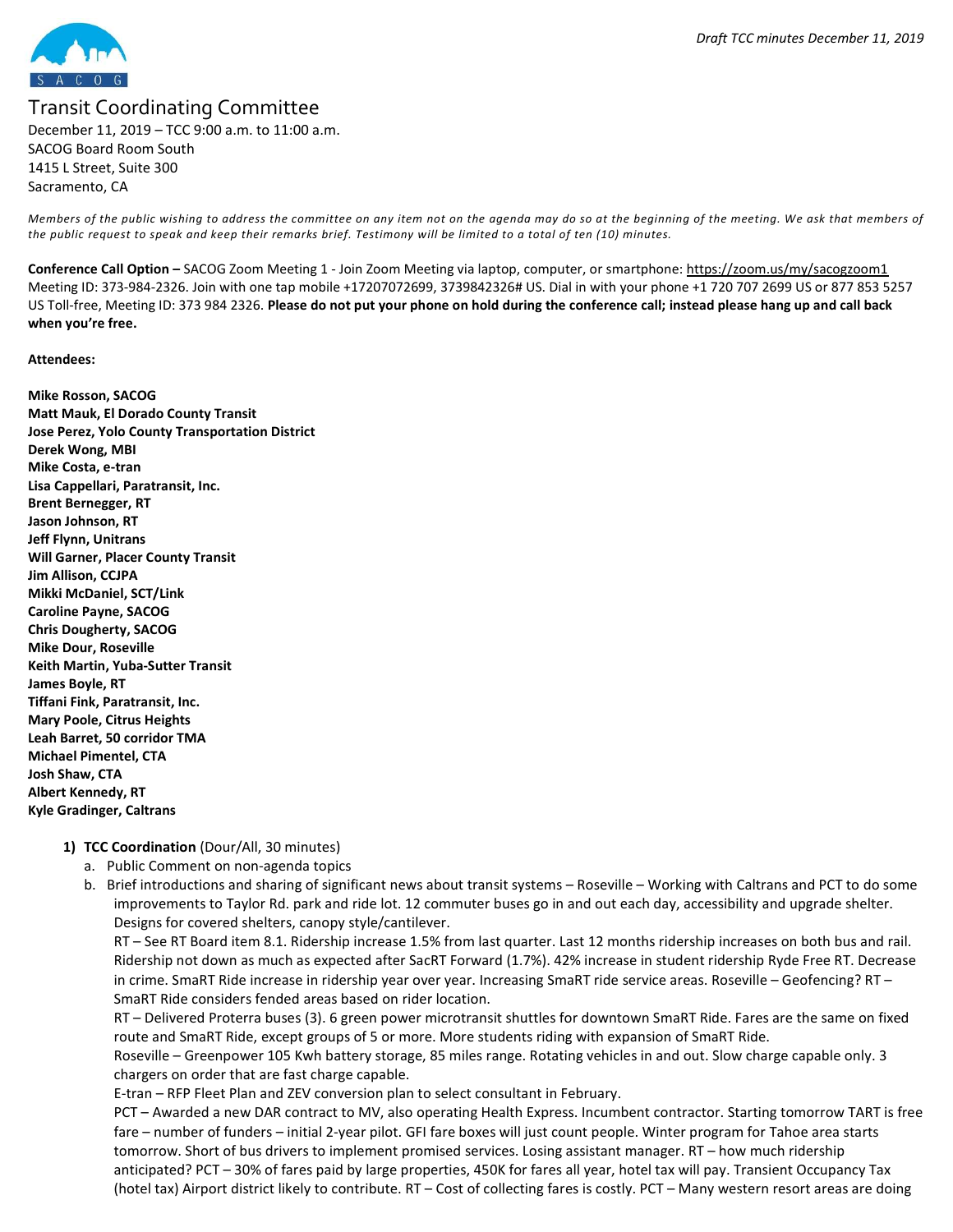

similar things. Roseville – watching free fare programs, thought they have other funds. RT – Measure U, and funding from cities and school district. PCT – 30-50% ridership increases from free fares.

YCTD – YoloGo (COA) developing and wrapping up recommendations, take to member jurisdictions early next year. Looking at efficiencies in service. Support for recommendations? Rural to urban microtransit pilot to determine key performance indicators important to YCTD Board. Proterra zero emission buses for Causeway Connection service. More testing to come. Unitrans – Ridership up 10% for the quarter. Awarding contract to rehab 1/3 of fleet. Joint procurement for electric buses. Food drive for UCD food bank. Roseville – How many rehab – 14. E-tran – joint procurement for ZEB and CNG – Yes but Unitrans only ZEBs.

Jim Allison CCJPA – Partnership with SACOG to develop TIRCP application. Support letters – will provide new template shortly.

- c. Joint Transit Operator Project or Training Opportunities
- d. General TCC Information
	- UC Davis ITS Transit & TNC Partnerships survey https://ucdavis.co1.qualtrics.com/jfe/form/SV\_3yJ1XoUvabpqipv?RID=MLRP\_e3V21u5HZdVLWvP&Q\_CHL=email , Due January 24, 2020
	- California Assembly Transportation Committee Reduced Transit Fare Programs Survey, https://www.surveymonkey.com/r/reduced-transit-fare-survey
	- Transit Marketing Opportunity SEIU transit reimbursement increased to \$100 per month see attachment.
	- RT Airport Express Bus Service https://www.sacrt.com/apps/express-airport-bus-service/ RT January 5th service starts. Meeting with airport staff. Work with as closely as possible with Yolobus to develop a schedule to complement each other. Long span of service for airport workers. Following the same routes that Yolobus runs now in downtown Sacramento. Goal to convert this service to electric.
	- Causeway Connection UC Davis to Sacramento (UCD Medical Center) service see attachment
	- TCC representative items Let us know what you might want to present to the TCC.
	- Other

2) Review and Approve October 16, 2019 TCC Minutes (Dour/All, 5 minutes) - see attachment Mike Costa, e-tran motion and Brent Bernegger, RT second. Approved.

3) California Integrated Travel Program (Jim Allison, CCJPA & Kyle Gradinger, Caltrans/All, 20 minutes) – see presentation – TIRCP grant funded – payment and trip planning statewide. Only so many people working on this plan and many transit operators so it will take time to get pilots started.

Idea that transit agencies were spending up to 20% of fares on fare collection processing. How do we make it easier to plan a trip across the state on multiple operators and modes? Reduce the costs of collecting fares and increase ridership. Equity and how we pay for fares are an issue. TNCs have all modes in one app (PV, Pooling, Scooters, and Bikes). Declining ridership an issue. Getting away from proprietary and to open payment solutions ("credit card"). Mobile phones are here to stay. Cash handling is more costly challenging. Getting credit cards into the hands of those that don't have them.

RT – on unbanked or underbanked about having low or no entry cost accounts. Kyle – Apple getting in now getting into banking sector. RT – would be to banking sector advantage get \$ from credit processing fees. Could move away from Connect Card by reducing fees initially, and down the road creating a single payment system. Kyle – Get a good rate first but won't require operators to use but make it so attractive that they'll want to. Jim – Rail situation – CCJPA pull off payment processing from Amtrak and be first on MSA. Roseville – some operators are part of City but will the MSA be open to other entities. Kyle – a lot of non-transit entities

4) TDA Task Force/TDA Reform (Shaw, CTA/All, 15 minutes) – TDA Reform Task Force – Draft Reform Proposals. What is this process? Legislative Transportation Committee Chairs asked CTA to set-up task force to examine TDA performance measures and produce legislative recommendation. Task Force has focused on TDA performance measures – farebox (LTF) and CPI (STA). Two regions in state in 2018 brought forward legislation Stanislaus (sunset next year) and Kern counties and submitted legislation to address farebox issue. TC tired of piecemeal legislation and help all the operators in state. 17 agencies appointed to task force, executive committee selected, reflect balance across service type, geography, etc. Seven meetings of task force. Subcommittees formed. UCLA Institute of Transportation Studies – do some research to augment the task force's process. Two pieces – compiled 6 recommendations. Report findings – 6-8 agencies have moved into the penalty phase (central valley and central coast) annually. Political issues or policy issues. Acknowledgement that farebox recovery ratio is problematic since it prevents innovation and may lead to cuts in productive service. When an operator is working to increase ridership to meet farebox then RTPA has to take away LTF funds. Surgical changes to assist operators that have trouble meeting farebox, and not harm successful operators. Throw the whole TDA out. One outcomes task force would be to eliminate the penalty for those agencies that struggle to meet farebox recovery. Throw out all of TDA don't mess up what the transit operators are doing. Keep political consensus is important. Identify moving pieces and deal with any issues. Have not settled on a basic concept. Attachment out of date. Subcommittee resolved around a concept might help the agencies most in trouble. Now What – The task force has agreed to take time to deliberate thoroughly then and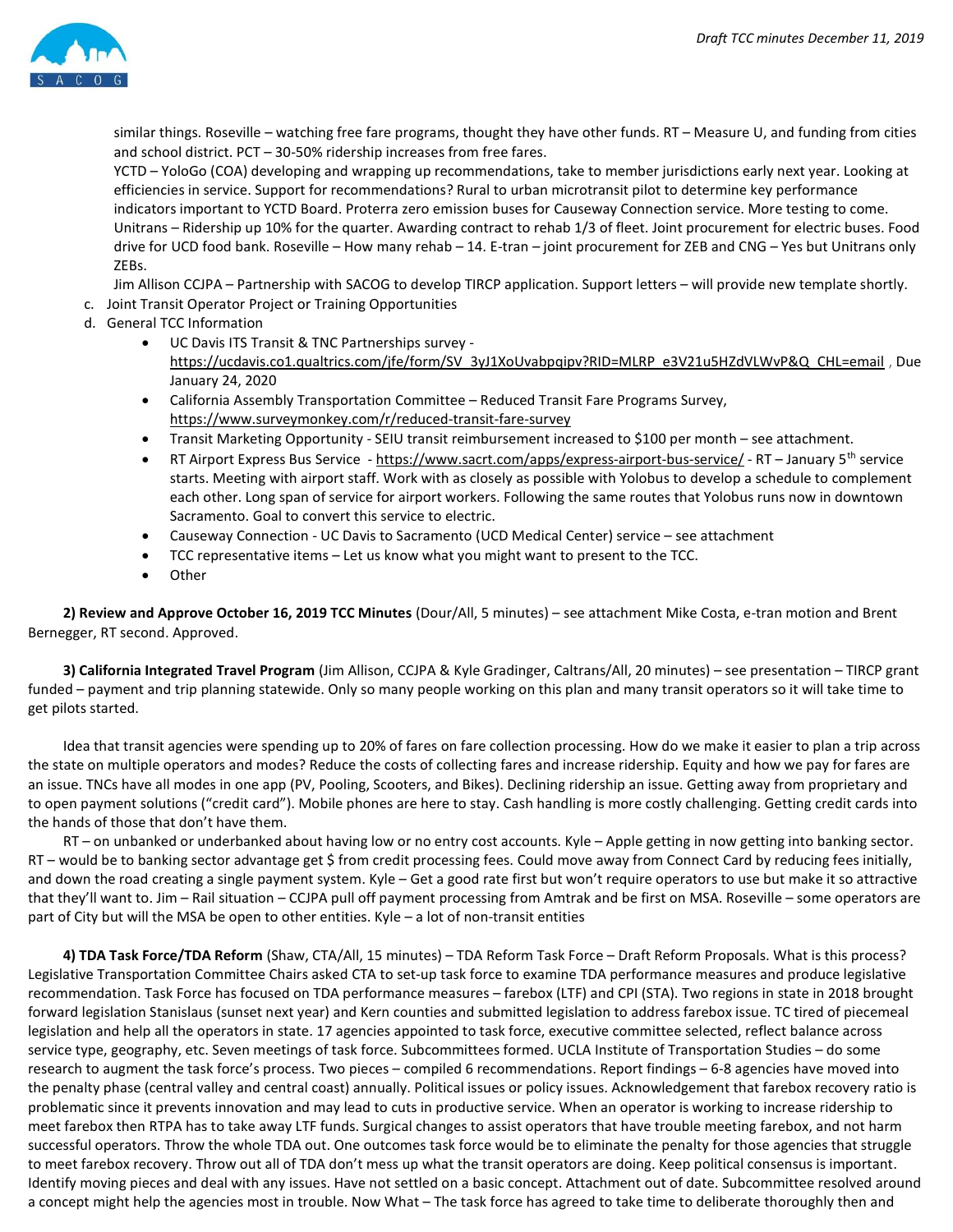

only then will roll out basic concept. Set up a process set up a webinar. Outreach will go out to all RTPAs and transit operators. Task Force recommendations – have to be vetted by CTA Executive Committee. Cut the financial penalties of missing farebox. Retain current system but help most challenged rural and suburban operators. Can do one on ones. Legislative process – January 6 reconvene, all bills have to be submitted by February 21<sup>st</sup>. Won't have anything to submit by that date. May have to go forward with interim relief. Outreach in Jan., Feb., March 2020.

E-tran – Was there a mandate/timeline to get this done. CTA – Yes complete task my fall of 2019, but was a mandate originally been changed. Could use a whole another year to figure things out? May be able to set up interim solution before coming back with larger solutions.

RT- opinions are all over the board. Tried to be objective to represent all areas. How to not have penalties in place? Some kind of teeth but make them useful. If you didn't meet some requirements could work with a group over set time to get better. Any operators worried about hitting farebox recovery.

E-tran – push for free transit fares but can't supplement with other local or private funds.

CTA – LCTOP fare supplement can't harm farebox.

SCT/Link – from year to year individual agencies in Sacramento county but lifted by RT.

YST – Bouncing on the bottom of farebox recovery ratios on annual basis.

Yolobus – ADA services costs an issue.

CTA – Looking at excluding all ADA costs, or un-blend costs.

PCT – 85% of services are operated by County employees, and retirement costs an issue.

CTA – Heard a lot about Gasby changes. Refinement to accommodate retirement program issues. Still need to go out on the roads with solutions and take comments.

PCT – Address rumor control. No more LTF for streets and roads.

CTA – Letter from legislature stated that this should be considered. Task Force hasn't spoken of this at any meetings after beginning. El Dorado – how do we stay engaged?

CTA – Newsletter. No way to participate right now since nothing to share yet. Have a mailing list set-up.

Roseville – What types of funding are considered fares?

CTA – Amendment ready – non-state revenues should count as fares.

Roseville – Has the CTA executive committee and state leg committee been briefed each time the task force meets.

5) Public Transportation Agency Safety Plans (PTASP) (Rosson/All, 10 minutes) – PTASP – response from FTA to Q&A. Due July 2020. If there are any concerns, contact SACOG staff and may schedule a message to see if anyone is interested.

6) Next Generation Transit (Carpenter/Rosson/All, 20 minutes) – attachment coming soon – RFQ in the next 1-2 days. Thanks for comments on SOW. SOW will be fluid during the process. Kick-off for consultant in March 2020. Did implement comments received. Continue to provide avenue for contact through. Technical Advisory Committee with rep from each transit operator. RT – How is that selected and give more background on the process? Mike and Chris working on that. SACOG will be reaching out to the agencies to participate in the review panel.

7) RT 3% Administrative Fee on Pass Through Grants (Brent Bernegger, RT/All, 10 minutes) – 1 year ago brought fees for subrecipient monitoring – 5-15% of grant costs can cover admin. 3% of grant for administrative costs. Continual monitoring that must occur and need to recoup funds. Can put some numbers to it at the next meeting.

Roseville – Is there a difference in level of admin oversight for direct recipients vs. subrecipients? Want to understand that.

e-tran – Similar situation e-tran is in with RT with the pass through. What would we be paying for? How many other agencies charge subrecipients for administration?

PCT – Clear on difference between PIN-ing grant vs. subrecipient oversight. Sometimes it may be different or have separate agreements for certain grants.

RT – We can come up with a proposal to cover incurred costs for different kinds of grants. Use the past 5 years for an example.

PCT – What percent does SACOG take for LTF? 3%

RT – percentage of LTF different throughout the staff.

YCTD – We're all stretched and need a lot more information before would agree to that. Put responsibility on the subrecipient may be better option. A lot of questions before can start having the conversation. Be equitable as possible.

RT – Will be tough to show efficiencies information. Get the need for transparency.

YCTD – YOY what your spending on administration. Same kind of burden we have to do with grants we manage.

RT – Wouldn't affect existing projects. What is the best mechanism? Monitoring can be a multi-year effort. February agenda item.